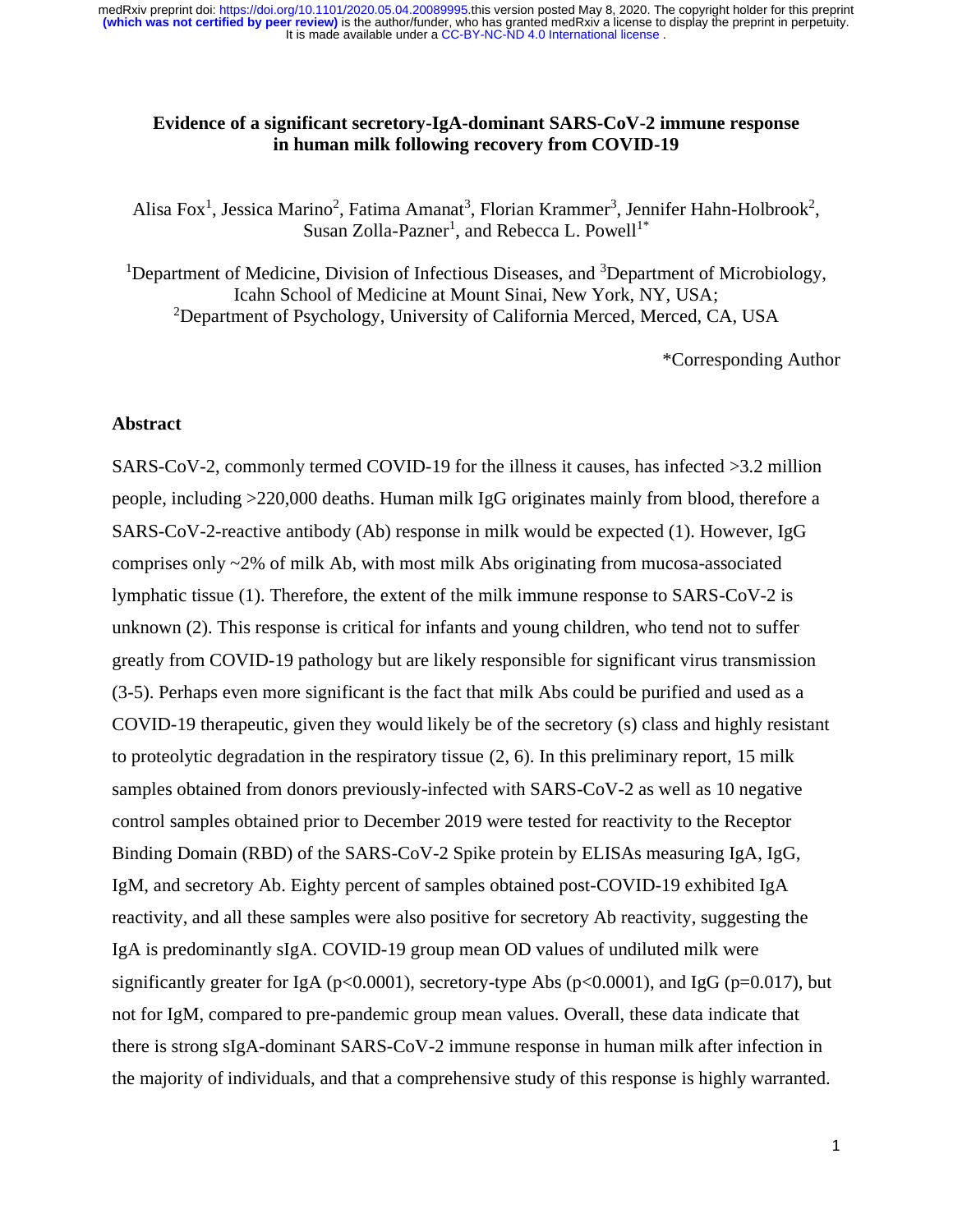## **Background**

In December 2019 several cases of atypical pneumonia were reported in Wuhan, China. It was soon determined that this illness, now named COVID-19, was due to a newly identified coronavirus, termed SARS-CoV-2 (7). On March 11, 2020, the WHO declared the SARS-CoV-2 outbreak a pandemic. To date, SARS-CoV-2 has infected over 3.2 million people worldwide, including >220,000 deaths. Though COVID-19 pathology in children is typically mild compared to adults, approximately 10% of infants experience severe COVID-19 illness requiring advanced care (8, 9). Importantly, as COVID-19 pathology does not correlate with transmissibility, infants and young children are likely responsible for a significant amount of SARS-CoV-2 dissemination (3-5); therefore, protecting this population from infection remains essential. One potential mechanism of protection might be passive immunity via breastfeeding by a previouslyinfected mother. *If this response is potent, this is also relevant as a potential COVID-19 therapeutic.* These milk antibodies (Abs) may be far more effective than convalescent plasma or immunoglobulin.

As the pandemic continues, many pregnant and breastfeeding women will be infected with SARS-CoV-2. To date, no evidence of vertical transmission in utero has been found. Yet, sporadic cases of newborns infected with SARS-CoV-2 have been reported, with transmission most likely occurring during delivery (10-12). In terms of transfer of SARS-CoV-2 immunity to the neonate, data from the SARS (SARS-CoV-1) outbreak may give insight, but are conflicting: in one case, a woman was infected in the  $7<sup>th</sup>$  week of pregnancy. At near-term delivery, her serum was positive for SARS antibodies (Abs) but cord blood and placenta were negative. Milk samples were also negative (13). In another case, a woman infected in the 19th week of pregnancy was positive for SARS Abs in serum, cord blood, and milk shortly after delivery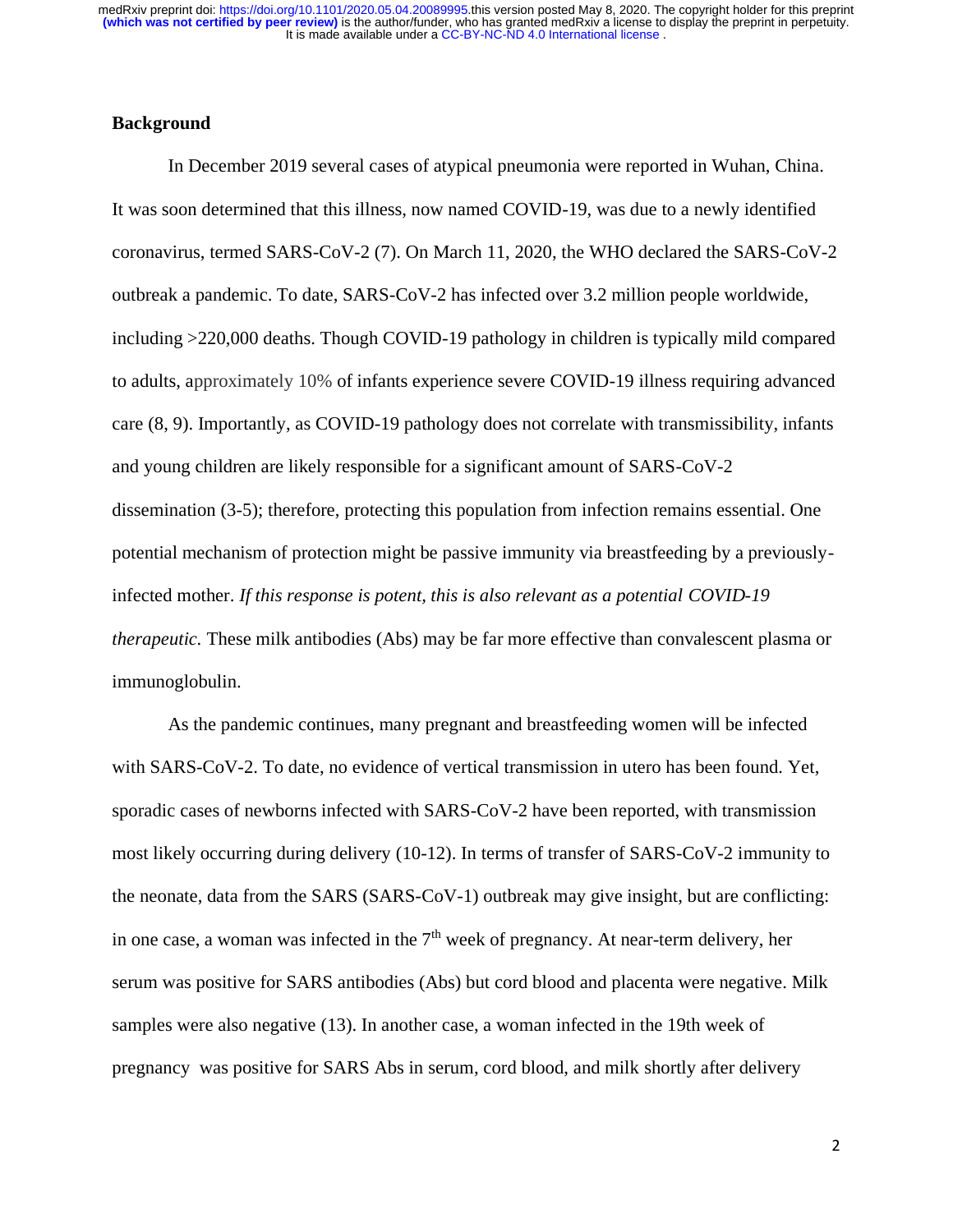(14). One larger study of 12 pregnant women infected with SARS found that all babies' serum were negative for SARS Ab after birth (15). As such, placental transfer of maternal Ab against SARS-CoV-2 may not necessarily occur, which suggests young infants are at particular risk for infection. Furthermore, infants of mothers infected post-partum would certainly depend on milk Ab for protection.

As milk IgG originates predominantly from serum, it follows that specific IgG in milk should appear contemporaneously with the serum Ab response, though IgG comprises only  $\sim$ 2% of milk Ig (2). Approximately 90% of human milk Ab is IgA and ~8% IgM, nearly all in secretory (s) form (sIgA/sIgM; polymeric antibodies (Abs) complexed to j-chain and secretory component (SC) proteins) (1, 2, 16). Nearly all sIgA/sIgM derives from the gut-associated lymphoid tissue (GALT), though there is also homing of B cells from other mucosa (i.e. the respiratory system) to the mammary gland; therefore, we should expect some SARS-CoV-2 specific sIgA/sIgM to be present in milk (1). Importantly, *in vivo* studies have demonstrated that secretory Abs are durable, transit well to the mucosa after systemic administration, and are resistant to enzymatic degradation; therefore, should SARS-CoV-2-reactive Abs be produced at high titer after infection, these predominantly secretory-type Abs have great potential as a COVID-19 therapeutic (2, 6).

To date, the magnitude, functionality, and durability of the human milk immune response to SARS-CoV-2 is currently unknown. Therefore, SARS-CoV-2-reactive milk Abs must be comprehensively studied for their potential therapeutic and protective efficacy**.** Towards that aim, we have recruited over 1000 lactating participants, including over 350 who have recovered from COVID-19 illness. This report details the preliminary findings regarding SARS-CoV-2 reactive IgA, IgG, IgM, and total secretory-type Ab in the milk of 15 donors from this cohort.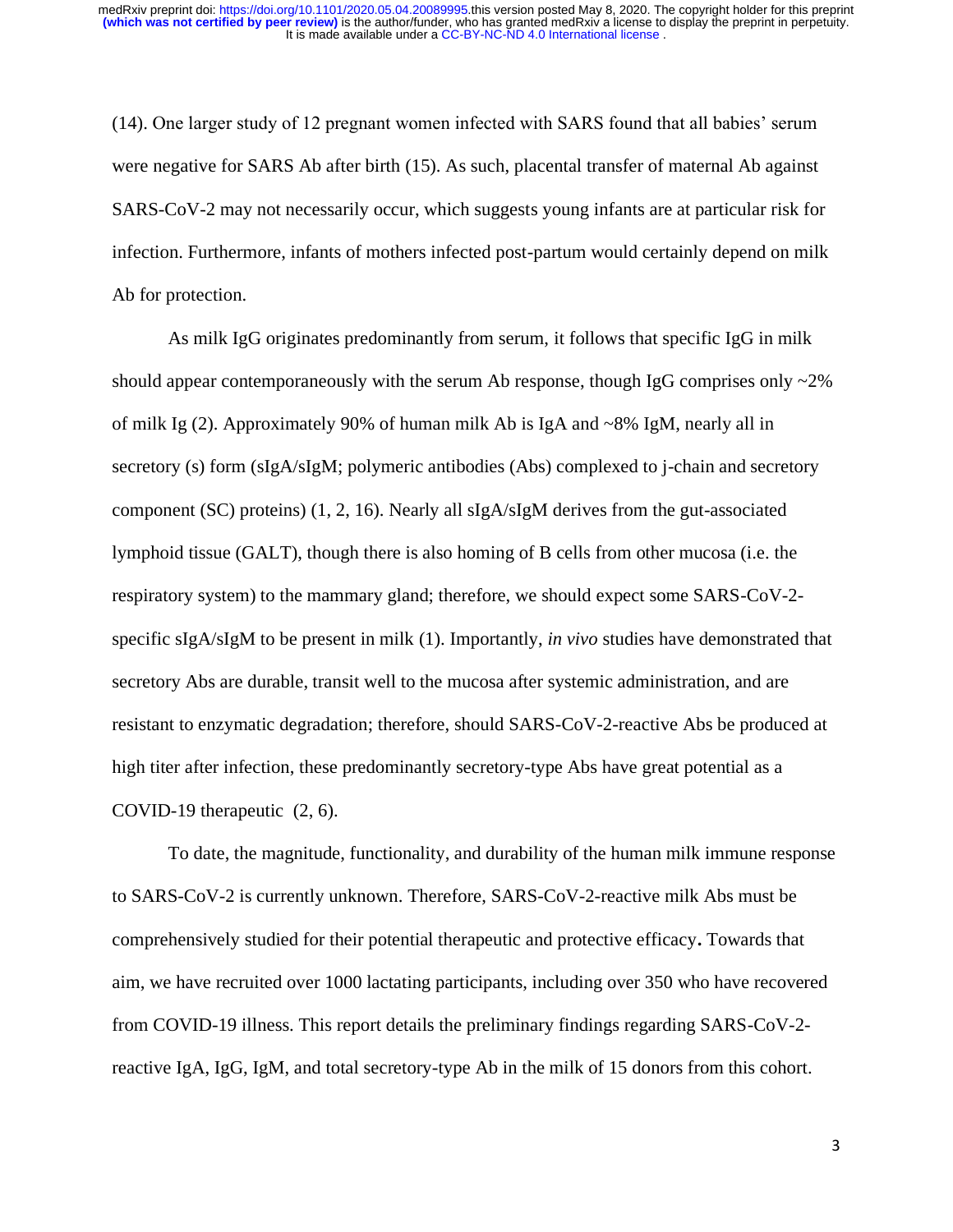# **Materials and Methods**

Human Milk. Approximately 30mL of milk was obtained from consented study participants using electronic or manual pumps. Each participant was recruited and interviewed in accordance with an IRB-approved protocol. Participants either had a laboratory-confirmed COVID-19 infection, or highly likely infection based on close contact with a confirmed COVID-19 case and/or symptoms of infection such as cough, anosmia, malaise, diarrhea, and fever. Milk was obtained ~14-30 days after symptoms had abated. Milk was pumped by the participants and frozen in their homes until sample pickup. Milk samples were then thawed, centrifuged at 800g for 15 min, fat was removed, and supernatant transferred to a new tube. Centrifugation was repeated 2x to ensure removal of all cells and fat. Skimmed acellular milk was aliquoted and frozen at -80C until use. Pre-pandemic negative control milk samples were obtained in accordance with IRB-approved protocols prior to December 2019 for other studies, and had been stored in laboratory freezers at -80C before processing exactly as described for COVID-19 milk samples.

SARS-CoV-2 ELISA. A SARS-CoV-2 ELISA using blood plasma was recently developed and validated and we have adapted this assay for use with human milk (17, 18). Briefly, half-area 96 well plates were coated with the Receptor Binding Domain of the SARS-CoV-2 Spike protein, produced recombinantly as described (18). Plates were incubated at 4C overnight, washed in 0.1% tween/PBS (PBS-T), and blocked in PBS/3% goat serum/0.5% milk powder/3.5% PBS-T for 1h at room temperature. Milk was diluted in 1% BSA/PBS and added to the plate. After 2h incubation at room temperature, plates were washed and incubated for 1h at room temperature with horseradish peroxidase-conjugated goat anti-human-IgA, goat anti-human-IgM, goat anti-

4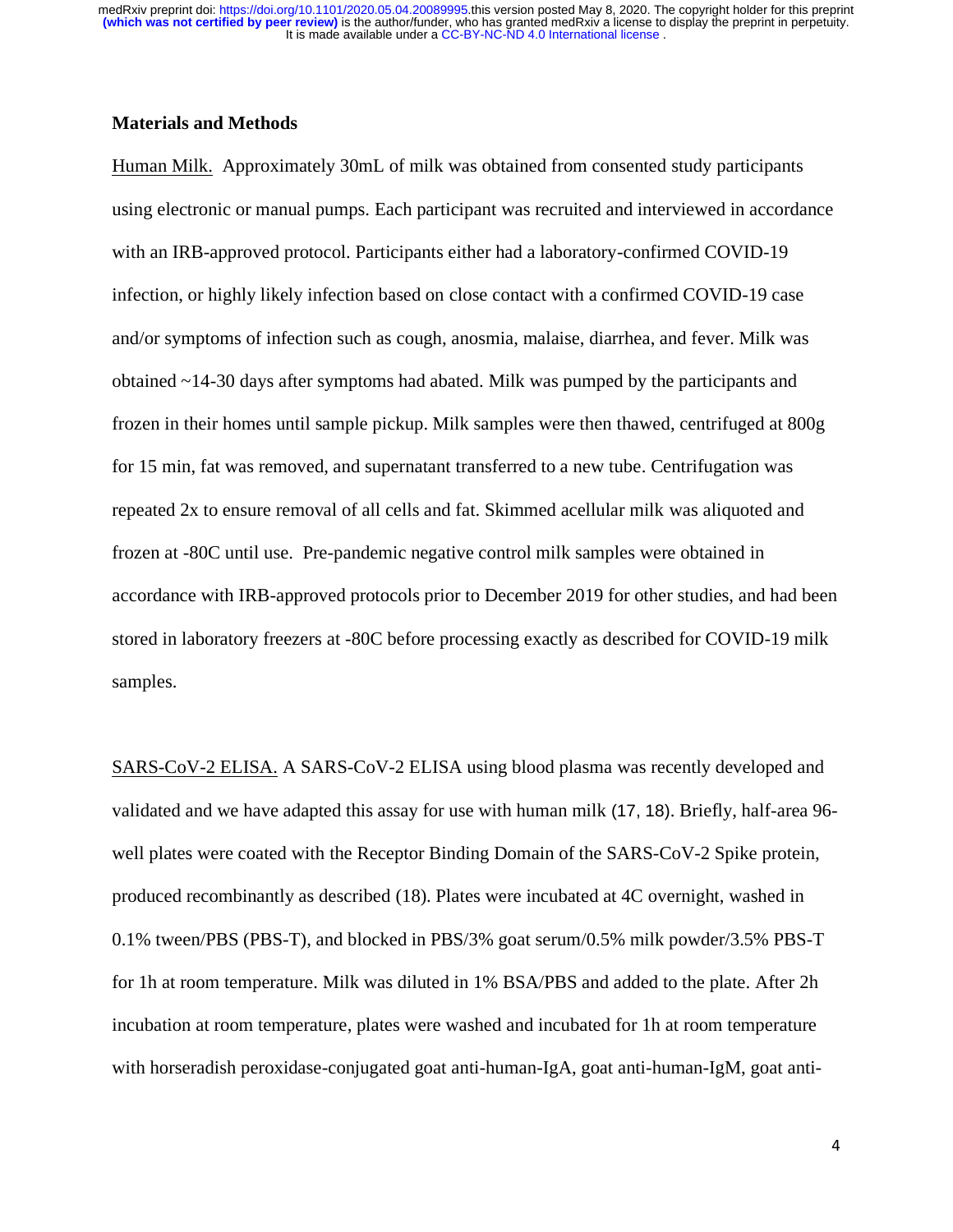human-IgG (Rockland), or goat anti-human-secretory component (MuBio) diluted in 1% BSA/PBS. Plates were developed with TMB reagent followed by HCl and read at 450nm on an ELISA plate reader.

#### **Results**

Most milk (80%) obtained post-COVID-19-recovery exhibits IgA reactivity to RBD. Fifteen milk samples obtained from donors previously-infected with SARS-CoV-2 as well as 10 samples obtained as part of other studies prior to December 2019 were tested in duplicate in 3 unique experiments for separate assays measuring IgA, IgG, IgM, and secretory-type Ab reactivity (the secondary Ab used in this assay is specific for free and bound SC). The 10 pre-pandemic control undiluted milk samples were used to determine positive cutoff values for each assay, calculated as the mean  $OD + 2*SD$ . These control samples exhibited some low-level reactivity in all 4 assays; however, this non-specific or cross-reactive binding was notably greater for the IgA assay. Despite the higher positive cutoff value for this assay, 12/15 milk samples obtained from previously-COVID-19-infected donors exhibited IgA reactivity to RBD significantly above this cutoff value when undiluted, with wide variation in the ultimate binding endpoint (Fig. 1a, first panel). All 12 of these samples were also positive for secretory-type Ab reactivity to RBD (Fig. 1a, second panel). The IgA and secretory Ab (SC) OD values for undiluted milk were found to be highly correlated (r=0.81, p<0.0001 by Spearman correlation test; Fig. 2).

The RBD-reactive IgA response appears dominant and is not necessarily concurrent with a measurable IgG or IgM response. Of the 12 milk samples shown to be positive for IgA/SC reactivity, 4 samples also exhibited positive IgG and IgM reactivity to RBD (Fig. 1a). An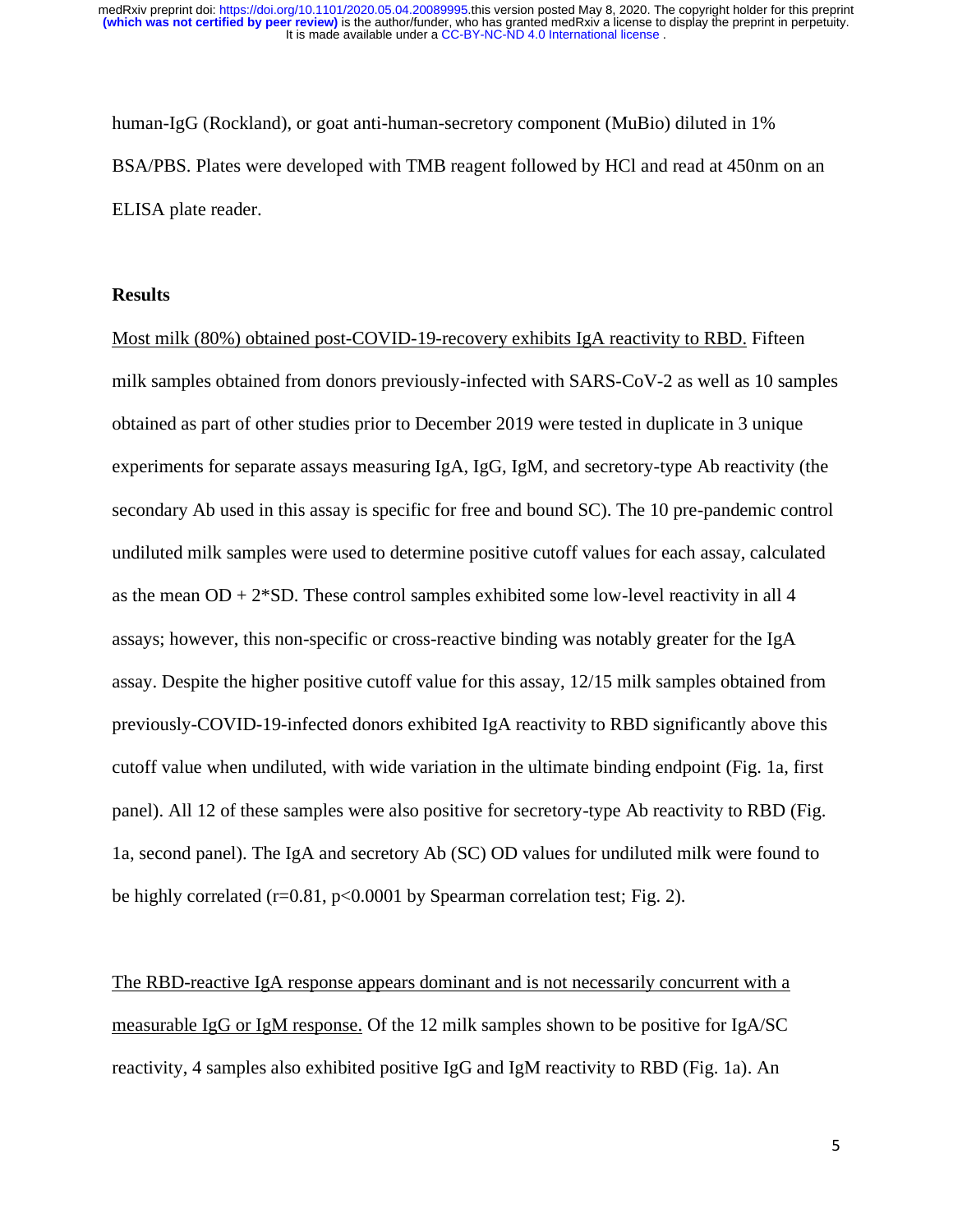additional 2 samples exhibited positive IgG reactivity but not IgM, and 1 sample also exhibited IgM reactivity but not IgG. One sample exhibited only positive IgG reactivity, but did not exhibited any IgA, IgM, or SC reactivity above the positive cutoff. These data are summarized in Table 1.

Overall, OD values of undiluted milk obtained from COVID-19-recovered donors and pre-pandemic controls for each assay were grouped and compared, and it was found that the COVID-19-recovered group mean values were significantly greater for IgA ( $p<0.0001$ ), secretory-type Abs ( $p<0.0001$ ), and IgG ( $p=0.017$ ), but not for IgM (all groups were compared by 2-tailed Mann-Whitney test). As well, OD values for undiluted milk were compared between each assay (IgA v IgG, IgA v IgM, IgM v SC, IgM v IgG, and IgM v SC). It was found that no correlation existed between the reactivities of these Ab subclasses, with the exception of IgM v IgG, which were found to correlate  $(r=0.49, p=0.009; Fig. 2)$ .

## **Discussion**

The data presented herein is preliminary using a small sample size and only serves to suggest what might be the typical range of the antibodies generated in human milk following SARS-CoV-2 infection. The samples analyzed represent only a snapshot of what is likely a dynamic immune response. A much larger sample size and long-term follow-up study is needed to better understand SARS-CoV-2 immunity in milk, as well as whether a typical response is truly protective for breastfed babies or if this response would generate sufficient Abs to be purified and used therapeutically to treat COVID-19 illness.

Though it might be expected that the milk Ab response would be reflective of systemic immunity – i.e., milk Ab should generally mirror serum Ab – only a small fraction of milk Ab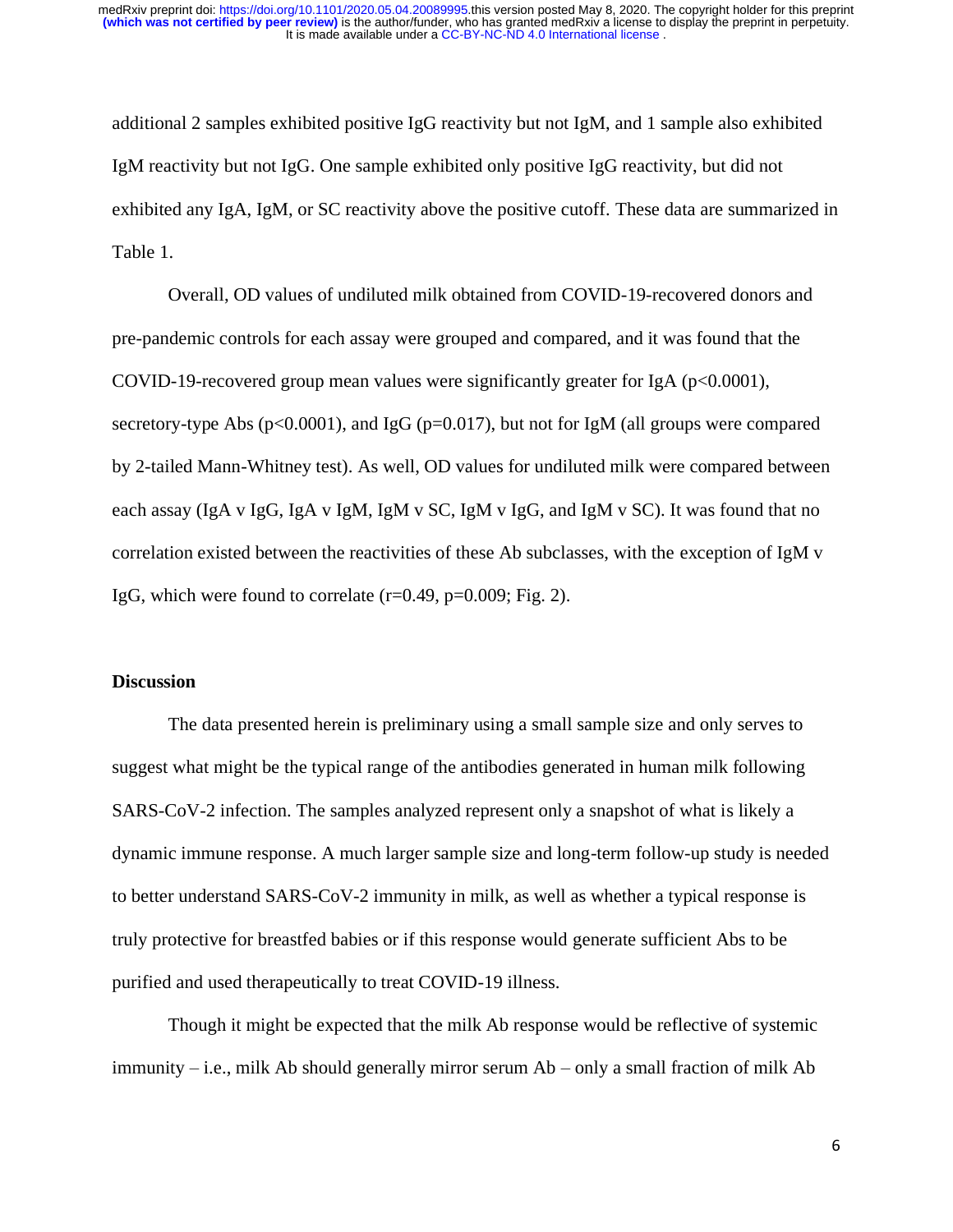originates from serum – likely less than 10%, and only  $\sim$ 2% of milk Ab is IgG (2). Human milk Ab is ~90% IgA and 8% IgM, nearly all sIgA/sIgM. These polymeric Abs are complexed to SC, which is the cleavage product of the pIgR that marks these secretory-type Abs as it transports them into the milk (1). SC is essential for the survival of secretory Abs in relatively harsh mucosal environments such as the infant gut where they would otherwise succumb quickly to proteolytic degradation (1). The B cells that ultimately produce milk sIgA/sIgM originate mainly from the GALT, known as the *entero-mammary link*, with some proportion originating from other mucosa such as the respiratory system (1, 19, 20). Evidence supporting this *enteromammary link* include the finding that mammary gland B cells display an adhesion receptor profile matching that found on GALT B cells, and that milk sIgA exhibits high reactivity for enteric antigens compared to blood (21-24). In fact, PRM/Alf mice (possessing elongated intestinal tracts) have been shown to exhibit increased gut-derived B cells in the mammary gland and increased milk sIgA concentration compared to wild type mice (25). As such, there is much precedent for milk Ab composition and specificity being unique from that found in blood, as the data presented here suggests. Though we did not compare the milk donors' blood Ab titers to the milk data, it was evident that most of the samples contained SARS-CoV-2-reactive IgA without necessarily containing measurable IgG and/or IgM, which particularly in the case of IgG, would likely be derived in large part from the serum. Notably, IgG and IgM reactivities in undiluted milk exhibited a moderate correlation. It may also be that as total IgG and IgM are so much lower in milk than IgA, that this ELISA lacked the sensitivity to pick up low-titer responses. Notably, one sample, COV108b, exhibited only IgG reactivity. Future experiments will compare milk and serum Ab titers.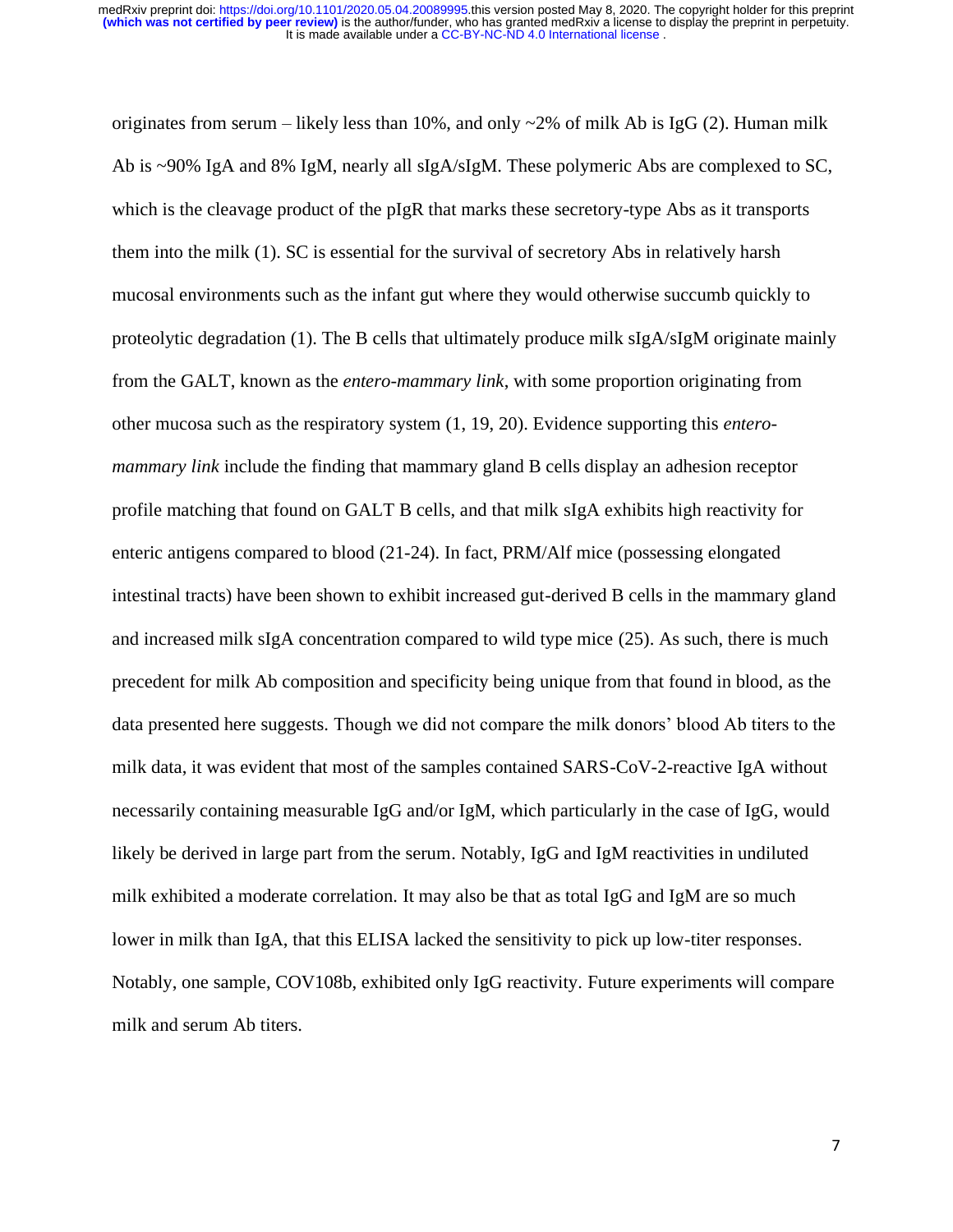Though it has been determined by previous studies that most IgA in human milk is sIgA, our ELISA could not determine with certainty that the IgA (or IgM) measured was of the secretory type or not (1). The assay measuring secretory Ab reactivity employs a secondary Ab specific for the SC, which can be free, or bound to Ab. Notable, all samples exhibiting positive IgA reactivity also exhibited positive SC reactivity, and a very strong positive correlation was present when comparing the OD values of undiluted milk for the IgA and SC assays. This suggests that a very high proportion of the SARS-CoV-2-reactive IgA measured herein was sIgA. This is extremely relevant to the possibility of using purified milk Ab as a COVID-19 therapy, as this sIgA-dominant milk Ab is highly unique from the IgG-dominant convalescent plasma or purified plasma immunoglobulin being tested currently. This sIgA-rich therapeutic would likely survive well upon targeted respiratory administration, where a much lower dose of Ab might be needed for efficacy compared to that used systemically. Moreover, non-human primate studies have found that dimeric IgA given systemically transits well to mucosal compartments, and maintains high levels in blood for a significantly longer period after administration compared to IgG or monomeric IgA (6).

As we continue with our comprehensive studies on the human milk immune response to SARS-CoV-2, we aim to ultimately determine the efficacy of 'convalescent milk Ab' as a treatment for COVID-19, and the utility of these Abs to prevent or mitigate infant SARS-CoV-2 infection. These data will have implications beyond the pandemic, as they will serve to fill relatively large knowledge gaps regarding human milk immunology. As well, as SARS-CoV-2 vaccines are developed, these data will provide a comparative baseline that will be critical for understanding the efficacy of vaccines in terms of the passive immunity they generate to protect breastfed babies.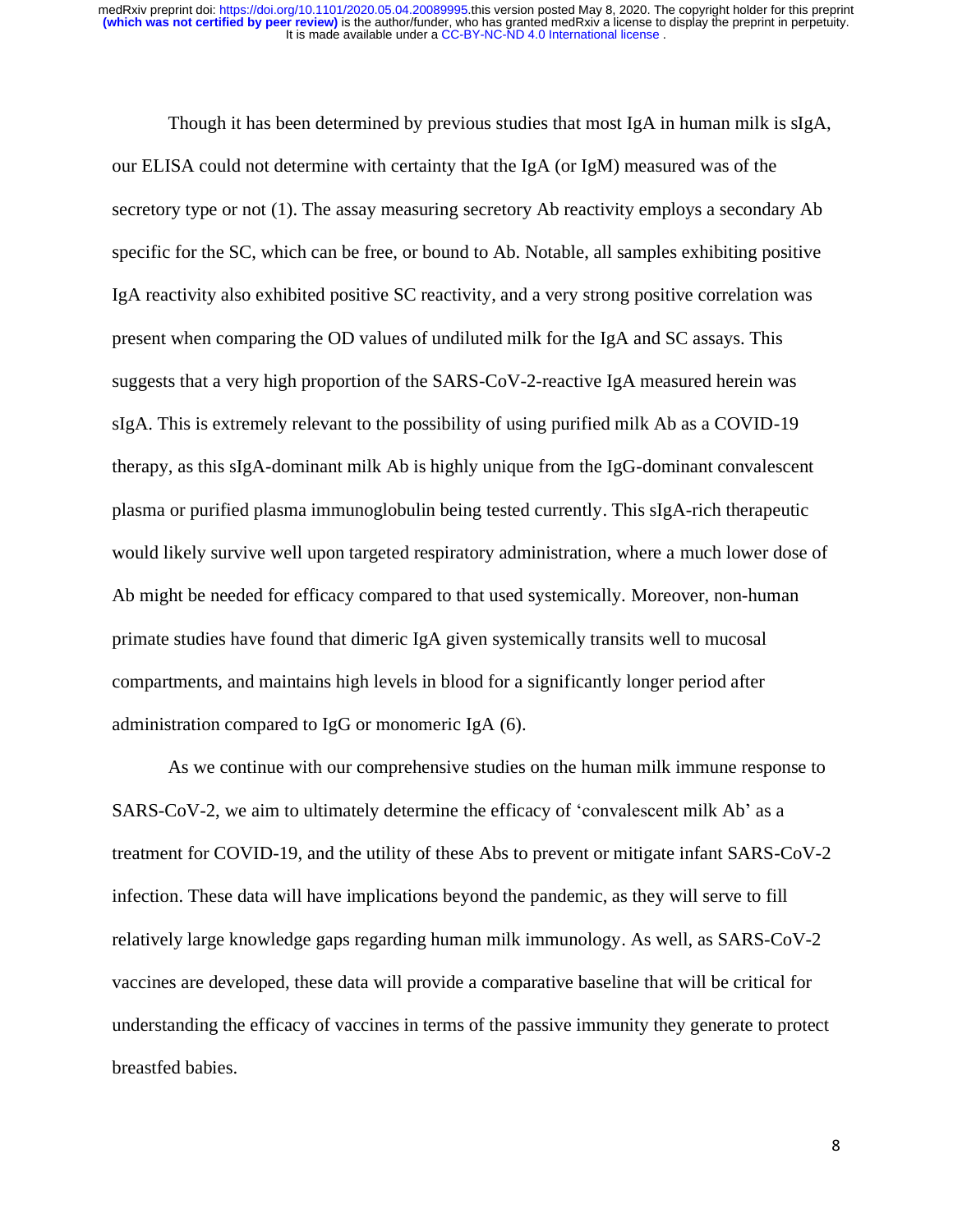# **Acknowledgements**

As always, we are indebted to the milk donors who make this work possible.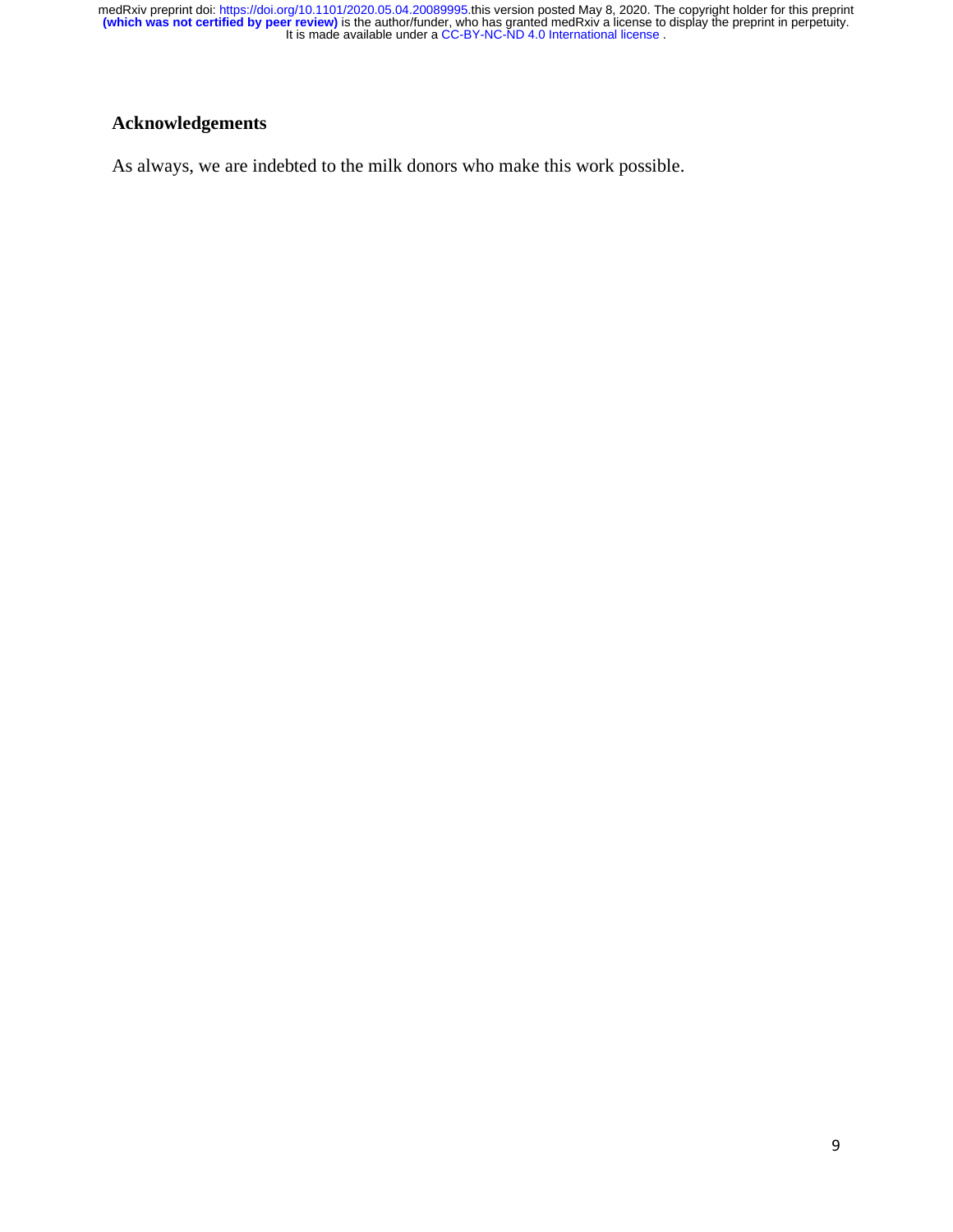# **Figures and Tables**



Figure 1. Distinct reactivity by ELISA of human milk against SARS-CoV-2 among samples collected from previously-infected donors. Briefly, plates were coated with the receptor binding domain (RBD) of the SARS-CoV-2 Spike protein overnight. Plates were washed, blocked, and titrated human milk obtained from 10 donors before December 2019 (NEG; segmented lines) and from 15 donors recovered from previous COVID-19 infection (COV; solid lines) was added to the plate. After incubation, plates were washed and incubated with the appropriate secondary antibody and read on an ELISA plate reader. Samples were run in duplicate. This experiment is representative of 3 unique repeats. (A) shows the full titration data with positive cutoff value (dotted line) calculated as the mean OD for undiluted milk + 2\*SD. (B) shows grouped OD values for undiluted milk. Mean with SEM is shown for all data. Groups were compared by 2-tailed Mann-Whitney test. NS: not significant.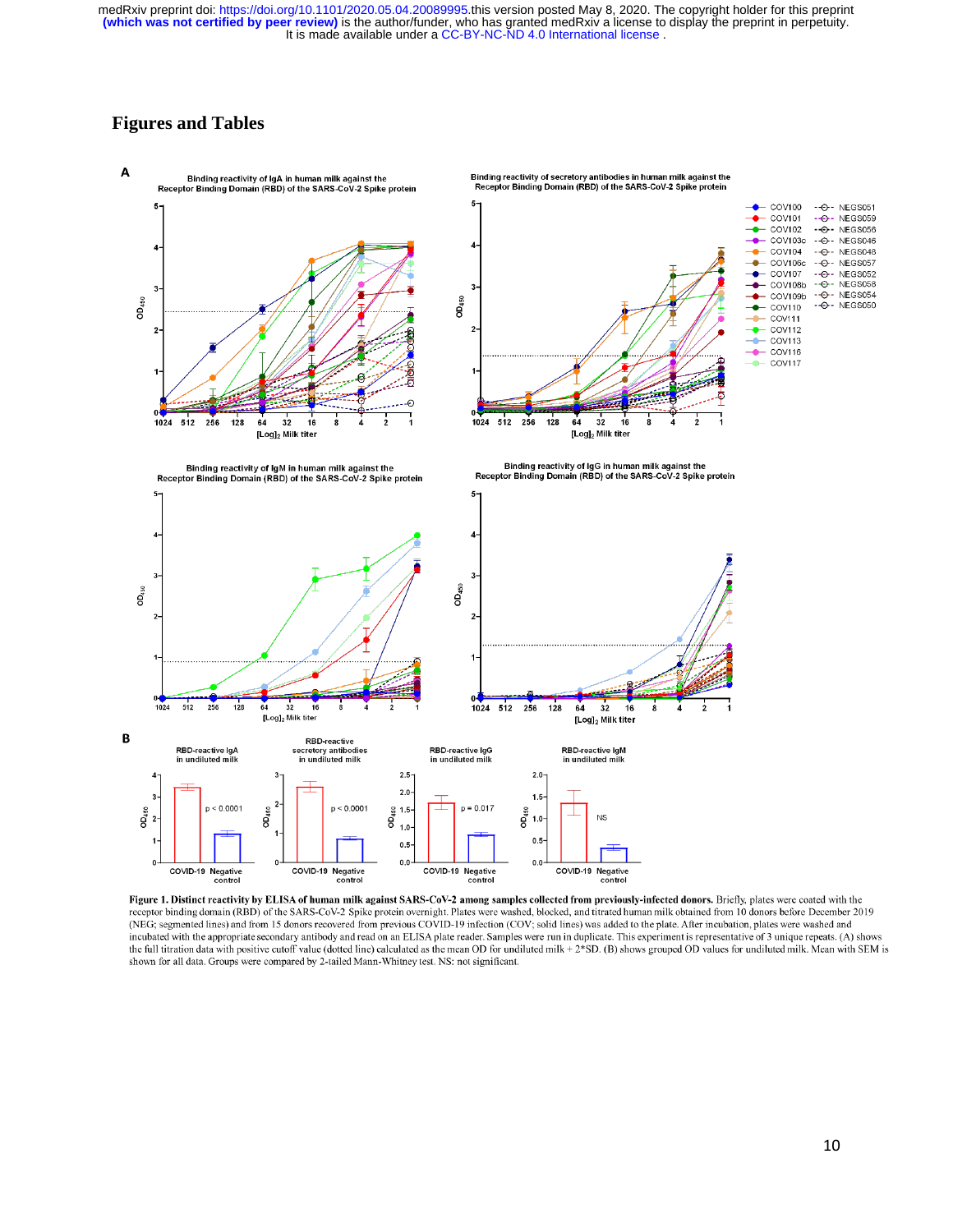It is made available under a [CC-BY-NC-ND 4.0 International license](http://creativecommons.org/licenses/by-nc-nd/4.0/) . **(which was not certified by peer review)** is the author/funder, who has granted medRxiv a license to display the preprint in perpetuity. medRxiv preprint doi: [https://doi.org/10.1101/2020.05.04.20089995.](https://doi.org/10.1101/2020.05.04.20089995)this version posted May 8, 2020. The copyright holder for this preprint



Figure 2. Correlated IgA/secretory antibody and IgG/IgM reactivity. OD values for undiluted milk were used in duplicate in a 2-tailed Spearman correlation test. SC: secretory component-containing antibodies.

| Sample ID      | lgA            | SC  | lgG       | lgM       |
|----------------|----------------|-----|-----------|-----------|
| <b>COV107</b>  | ٠              | ٠   | ÷         | ÷         |
| <b>COV112</b>  | ÷              | ٠   | ٠         | ÷         |
| <b>COV113</b>  | ÷              | ٠   | ÷         | ÷         |
| <b>COV117</b>  | ÷              | ÷   | ÷         | ÷         |
| <b>COV111</b>  | $+$            | $+$ | $+$       | ۰         |
| <b>COV116</b>  | $\ddot{}$      | $+$ | $\ddot{}$ | ۰         |
| <b>COV101</b>  | $\ddot{}$      | $+$ | ٠         | $\ddot{}$ |
| <b>COV103c</b> | $+$            | $+$ | ٠         | ٠         |
| <b>COV104</b>  | $+$            | $+$ |           |           |
| <b>COV106c</b> | $+$            | $+$ | ٠         | ٠         |
| <b>COV109b</b> | $+$            | $+$ | ٠         |           |
| <b>COV110</b>  | $\overline{+}$ | $+$ |           |           |
| <b>COV108b</b> |                | ۰   | $\ddot{}$ |           |
| <b>COV100</b>  |                |     |           |           |
| <b>COV102</b>  |                |     |           |           |

Table 1. Sample reactivity profiles by subclass

### **References**

- 1. Brandtzaeg P. 2010. The mucosal immune system and its integration with the mammary glands. J Pediatr 156:S8-15.
- 2. Hurley WL, Theil PK. 2011. Perspectives on immunoglobulins in colostrum and milk. Nutrients 3:442-74.
- 3. WE W, Z L, CJ C, SE Y, MP T, VJ L. ePub: 1 April 2020. . Presymptomatic Transmission of SARS-CoV-2 — Singapore, January 23–March 16, 2020. MMWR Morb Mortal Wkly Rep.
- 4. Li R, Pei S, Chen B, Song Y, Zhang T, Yang W, Shaman J. 2020. Substantial undocumented infection facilitates the rapid dissemination of novel coronavirus (SARS-CoV2). Science.
- 5. Tang A, Tong ZD, Wang HL, Dai YX, Li KF, Liu JN, Wu WJ, Yuan C, Yu ML, Li P, Yan JB. 2020. Detection of Novel Coronavirus by RT-PCR in Stool Specimen from Asymptomatic Child, China. Emerg Infect Dis 26.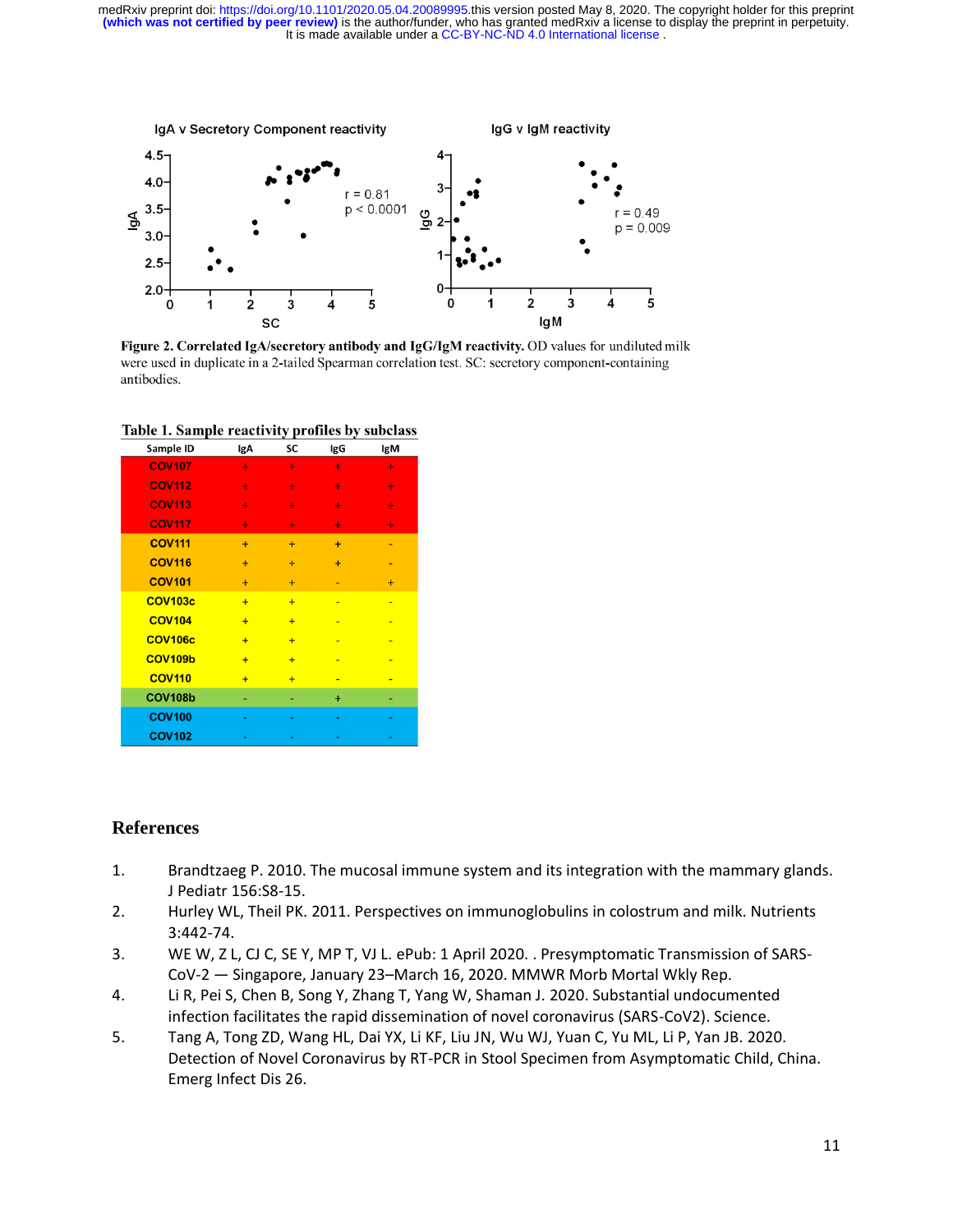- 6. Fouda GG, Eudailey J, Kunz EL, Amos JD, Liebl BE, Himes J, Boakye-Agyeman F, Beck K, Michaels AJ, Cohen-Wolkowiez M, Haynes BF, Reimann KA, Permar SR. 2017. Systemic administration of an HIV-1 broadly neutralizing dimeric IgA yields mucosal secretory IgA and virus neutralization. Mucosal Immunol 10:228-237.
- 7. Zhu N, Zhang D, Wang W, Li X, Yang B, Song J, Zhao X, Huang B, Shi W, Lu R, Niu P, Zhan F, Ma X, Wang D, Xu W, Wu G, Gao GF, Tan W, China Novel Coronavirus I, Research T. 2020. A Novel Coronavirus from Patients with Pneumonia in China, 2019. N Engl J Med 382:727-733.
- 8. Dong Y, Mo X, Hu Y, Qi X, Jiang F, Jiang Z, Tong S. 2020. Epidemiological Characteristics of 2143 Pediatric Patients With 2019 Coronavirus Disease in China. Pediatrics.
- 9. Anonymous. Coronavirus Disease 2019 in Children United States, February 12–April 2, 2020. MMWR Morb Mortal Wkly Rep. ePub: 6 April 2020. .
- 10. Gagneur A, Dirson E, Audebert S, Vallet S, Legrand-Quillien MC, Laurent Y, Collet M, Sizun J, Oger E, Payan C. 2008. Materno-fetal transmission of human coronaviruses: a prospective pilot study. Eur J Clin Microbiol Infect Dis 27:863-6.
- 11. Zhu H, Wang L, Fang C, Peng S, Zhang L, Chang G, Xia S, Zhou W. 2020. Clinical analysis of 10 neonates born to mothers with 2019-nCoV pneumonia. Transl Pediatr 9:51-60.
- 12. Shek CC, Ng PC, Fung GP, Cheng FW, Chan PK, Peiris MJ, Lee KH, Wong SF, Cheung HM, Li AM, Hon EK, Yeung CK, Chow CB, Tam JS, Chiu MC, Fok TF. 2003. Infants born to mothers with severe acute respiratory syndrome. Pediatrics 112:e254.
- 13. Stockman LJ, Lowther SA, Coy K, Saw J, Parashar UD. 2004. SARS during pregnancy, United States. Emerg Infect Dis 10:1689-90.
- 14. Robertson CA, Lowther SA, Birch T, Tan C, Sorhage F, Stockman L, McDonald C, Lingappa JR, Bresnitz E. 2004. SARS and pregnancy: a case report. Emerg Infect Dis 10:345-8.
- 15. Wong SF, Chow KM, Leung TN, Ng WF, Ng TK, Shek CC, Ng PC, Lam PW, Ho LC, To WW, Lai ST, Yan WW, Tan PY. 2004. Pregnancy and perinatal outcomes of women with severe acute respiratory syndrome. Am J Obstet Gynecol 191:292-7.
- 16. Demers-Mathieu V, Underwood MA, Beverly RL, Nielsen SD, Dallas DC. 2018. Comparison of Human Milk Immunoglobulin Survival during Gastric Digestion between Preterm and Term Infants. Nutrients 10.
- 17. Amanat F, Nguyen T, Chromikova V, Strohmeier S, Stadlbauer D, Javier A, Jiang K, Asthagiri-Arunkumar G, Polanco J, Bermudez-Gonzalez M, Caplivski D, Cheng A, Kedzierska K, Vapalahti O, Hepojoki J, Simon V, Krammer F. 2020. A serological assay to detect SARS-CoV-2 seroconversion in humans. medRxiv:2020.03.17.20037713.
- 18. Stadlbauer D, Amanat F, Chromikova V, Jiang K, Strohmeier S, Arunkumar GA, Tan J, Bhavsar D, Capuano C, Kirkpatrick E, Meade P, Brito RN, Teo C, McMahon M, Simon V, Krammer F. 2020. SARS-CoV-2 Seroconversion in Humans: A Detailed Protocol for a Serological Assay, Antigen Production, and Test Setup. Curr Protoc Microbiol 57:e100.
- 19. Kleinman RE, Walker WA. 1979. The enteromammary immune system: an important new concept in breast milk host defense. Dig Dis Sci 24:876-82.
- 20. Ahlstedt S, Carlsson B, Fallstrom SP, Hanson LA, Holmgren J, Lidin-Janson G, Lindblad BS, Jodal U, Kaijser B, Solh-Akerlund A, Wadsworth C. 1977. Antibodies in human serum and milk induced by enterobacteria and food proteins. Ciba Found Symp:115-34.
- 21. Tuaillon E, Valea D, Becquart P, Al Tabaa Y, Meda N, Bollore K, Van de Perre P, Vendrell JP. 2009. Human milk-derived B cells: a highly activated switched memory cell population primed to secrete antibodies. J Immunol 182:7155-62.
- 22. Hosea Blewett HJ, Cicalo MC, Holland CD, Field CJ. 2008. The immunological components of human milk. Adv Food Nutr Res 54:45-80.